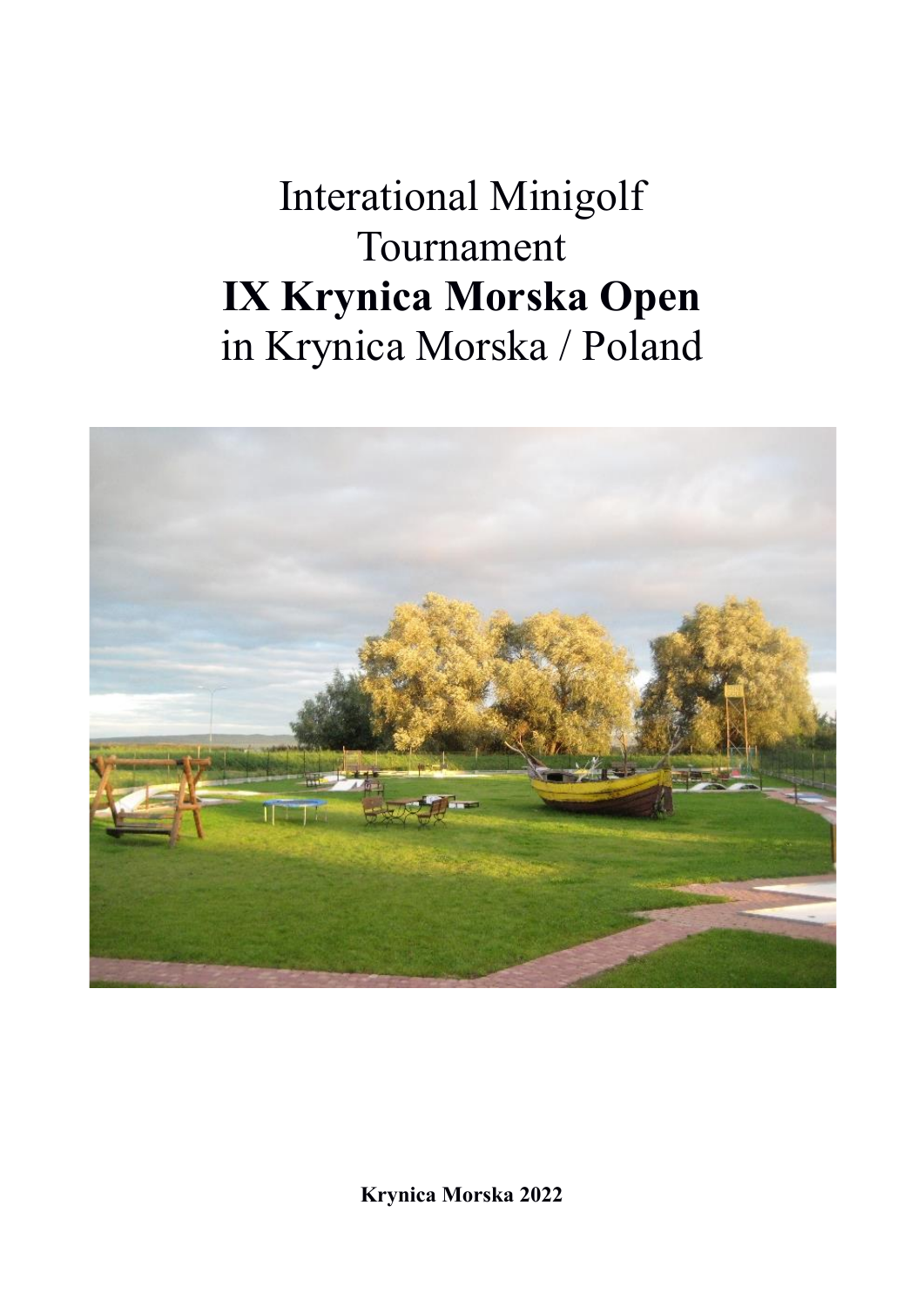## **INVITATION "VIII KRYNICA MORSKA OPEN" 25-26 June 2022**

| <b>ORGANIZER:</b>       | Klub Sportowy Minigolf Krynica Morska<br>Minigolf Club Sopot<br>Klub Sportowy Minigolf Kołobrzeg                                                                                                                                            |  |
|-------------------------|---------------------------------------------------------------------------------------------------------------------------------------------------------------------------------------------------------------------------------------------|--|
| <b>COURSE:</b>          | miniaturegolf 18 lanes, ul. Rybacka 92A, Krynica Morska 82-120                                                                                                                                                                              |  |
| DATE:                   | 25-26 June 2022 r.                                                                                                                                                                                                                          |  |
| PARTICIPANTS:           | Members of minigolf clubs associated in the WMF                                                                                                                                                                                             |  |
| <b>CATEGORIES:</b>      | Juniors<br>Women<br>Men<br>Seniors<br>Open<br>Teams                                                                                                                                                                                         |  |
| <b>TOURNAMENT FORM:</b> | All participants play 5 rounds on Saturday and 3 rounds on Sunday.<br>Competition in all categories except Teams is finished after 8 rounds.<br>Team category is finished after 5 rounds. Foreign players compete only<br>in Open category. |  |
| <b>ENTRY FEE:</b>       | 70 PLN (20 EUR) per player                                                                                                                                                                                                                  |  |
| <b>PRIZES:</b>          | Trophies for best players in each category, money prizes (50% of entry<br>fee will be used as prize money pool).<br>1st place $-3/6$ of total<br>2nd place $-2/6$ of total<br>3rd place $-1/6$ of total                                     |  |
| <b>REGISTRATION:</b>    | Registration deadline: 17 June 2022                                                                                                                                                                                                         |  |
|                         | Participants may register by the form available on the website:<br>https://pzmg.pl/index.php/zapisy-na-turnieje or directly to:                                                                                                             |  |
|                         | Maciej Mądrowski<br>ul. Czarnieckiego 4K/9<br>78-100 Kołobrzeg<br>Polska<br>maciej@madrowski.pl<br>+48 502 123 192                                                                                                                          |  |
| <b>DIRECTIONS:</b>      | 1. airport – airport.gdansk.pl,<br>2. bus – polskibus.com, pks.gdansk.pl,<br>3. train - rozklad-pkp.pl                                                                                                                                      |  |